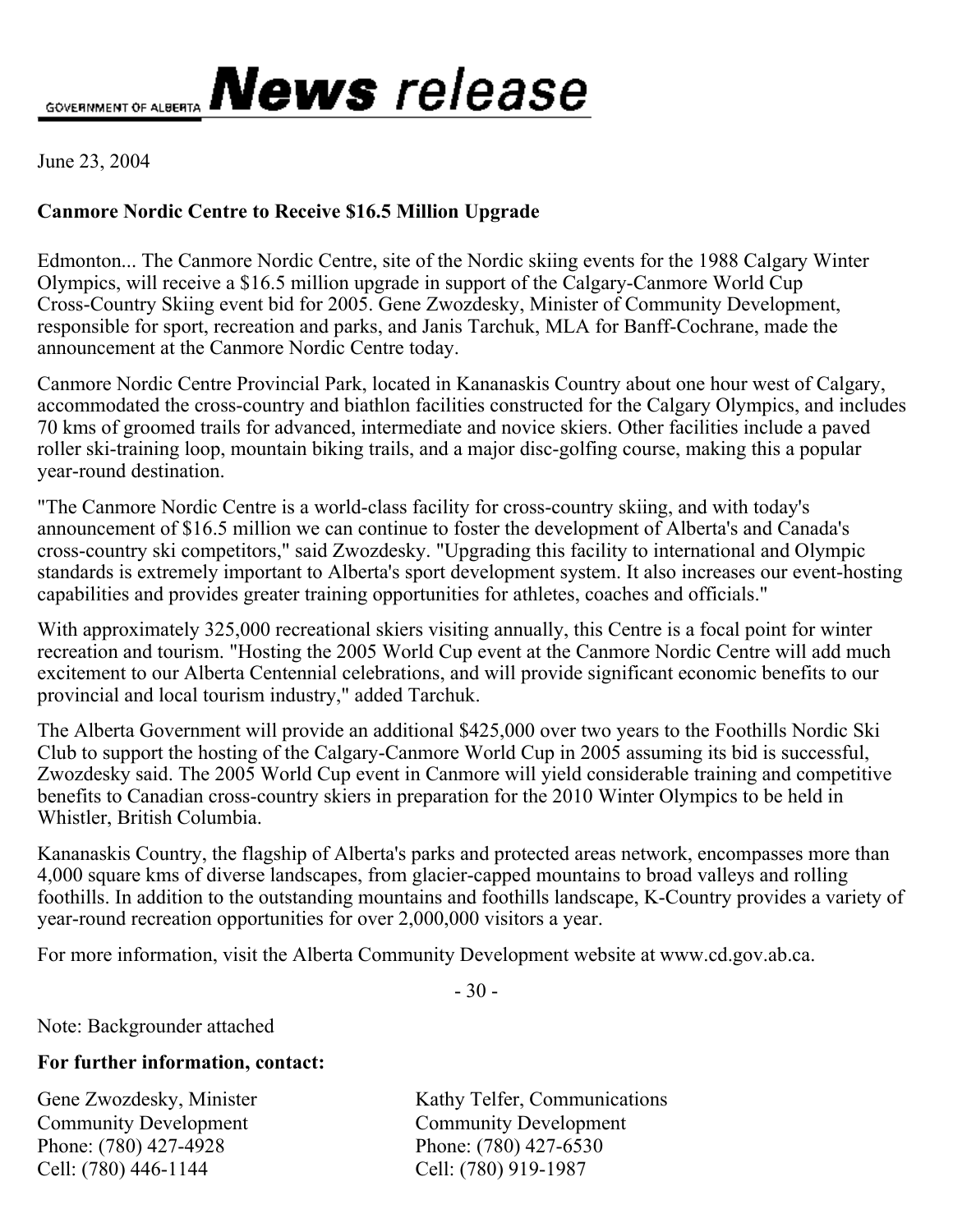# **Backgrounder**

June 23, 2004

## **Canmore Nordic Centre Upgrading**

The \$16.5 million upgrade to the Canmore Nordic Centre will restore the facility to international competition standards and accommodate increased visitation. The refurbishment will include:

- Replacement of snow guns and addition of 30 new guns;
- Replacement of biathlon targets with current technology;
- Equipment replacement;
- Replacement and expansion of the snow making system;
- Replacement of public address system and media infrastructure;
- Replacement of two scoreboards;
- Expansion of stadiums;
- Improvements to site and trail lighting;
- Improvements to signage and landscaping;
- Upgrade of bridges and erosion control;
- Expansion of walkways, roadways and parking;
- Upgrade and expansion of buildings;
- Development of controlled instructional area;
- Construction of new storage buildings;
- Upgrade and expansion of maintenance building; and
- Site grading and paving at maintenance compound.

## **Benefits**

- Restores ability to host Olympic-caliber events and re-establishes international credibility;
- Reliable snow making system;
- Extends the ski season from 120 days to 165 days;
- Continue to meet partner and contractual obligations with the ability to explore new opportunities;
- Increases current level of recreational use and tourism visitation;
- Maximizes the probability of maintaining National Training Centre status; and
- Enhances economic benefit to the Bow Valley Corridor, the City of Calgary and the Province of Alberta.

- 30 -

## **For further information, contact:**

| Gene Zwozdesky, Minister     | Kathy Telfer, Communications |
|------------------------------|------------------------------|
| <b>Community Development</b> | <b>Community Development</b> |
| Phone: (780) 427-4928        | Phone: (780) 427-6530        |
| Cell: (780) 446-1144         | Cell: (780) 919-1987         |

Alberta Government Home | Ministries Listing | Community Development Home Page | News Releases |Top of Page